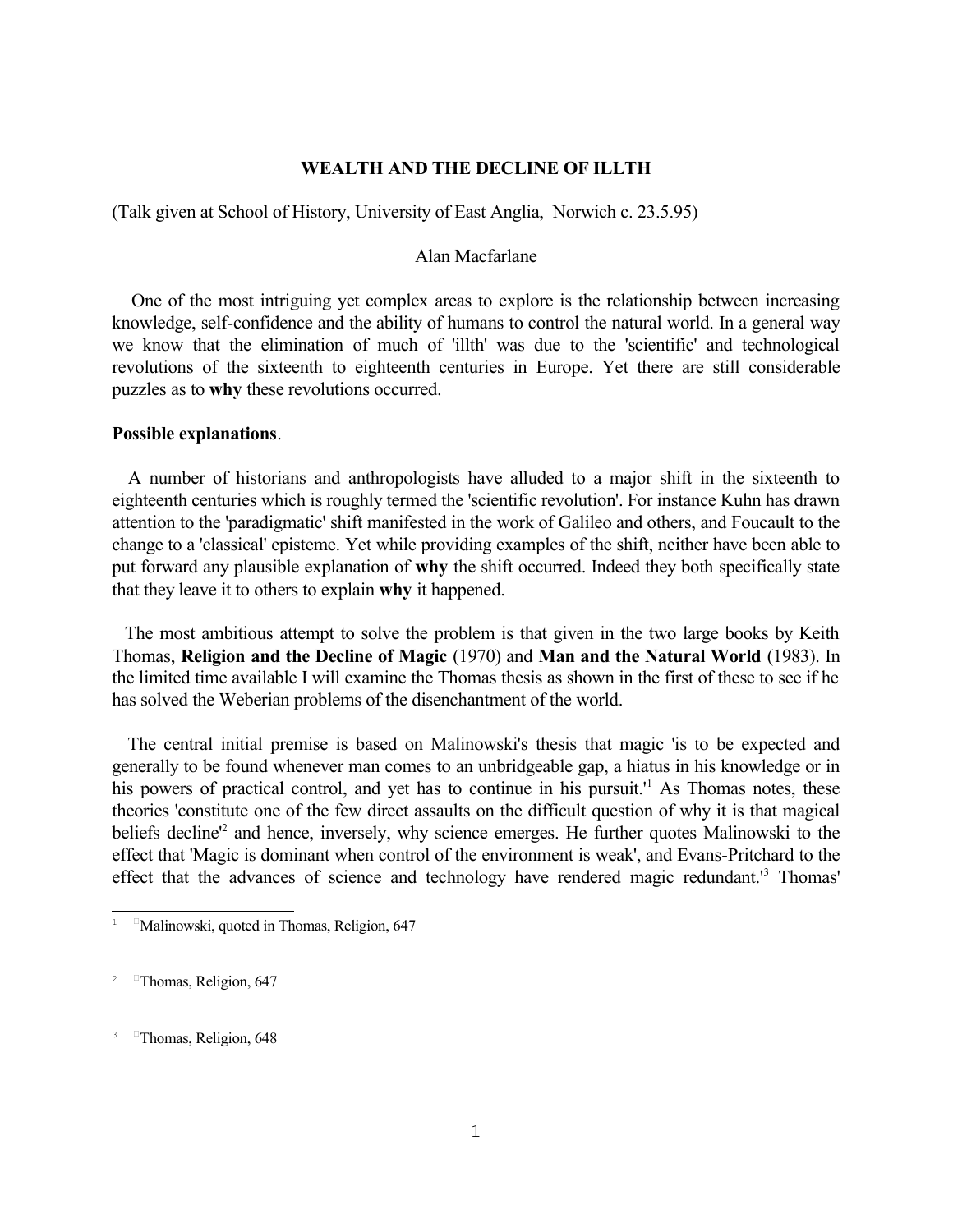reaction is that 'When applied to the facts of sixteenth and seventeenth-century society, it makes a good deal of initial sense.' [4](#page-1-0) What then, in Thomas' account, was this 'environment' and how did its change help to explain the decline of magic?

In the first chapter of his book Thomas provides a brilliant over-view of the insecure world of the sixteenth and seventeenth-centuries in England, a country which was 'still a pre-industrial society, and many of its essential features closely resembled those of the 'under-developed' areas of today.' [5](#page-1-1) The pre-occupations with 'the explanation and relief of human misfortune', we are told 'reflected the hazards of an intensely insecure environment.<sup>1[6](#page-1-2)</sup>

The first insecurity 'was the expectation of life.' Thomas cites evidence to show that 'Tudor and Stuart Englishmen were, by our standards, exceedingly liable to pain, sickness and premature death.<sup>'[7](#page-1-3)</sup> In relation to the latter, for example, he cites the low life expectancy of the aristocracy and though noting expectations of life at birth as high as 40-45 in some country villages, concludes that contemporaries knew that 'life was short, and that the odds were against any individual living out his short span.<sup>'[8](#page-1-4)</sup>

The second insecurity was the food supply, which 'was always precarious.' 'About one harvest in six seems to have been a total failure' and 'mortality could soar when times of dearth coincided with (or perhaps even occasioned) large-scale epidemics.' [9](#page-1-5) People died of starvation and exposure in the streets, and most people suffered from vitamin deficiencies. People were 'chronically under-nourished and vulnerable to tuberculosis and gastric upsets...'<sup>[10](#page-1-6)</sup>

The third insecurity was disease. 'There were periodic waves of influenza, typhus, dysentery....smallpox', but the worst of all was bubonic plague, which 'terrified by its suddenness, its

<span id="page-1-1"></span> $5$   $\Box$ ibid, 3

<span id="page-1-2"></span> $6$  ibid, 5

<span id="page-1-3"></span> $7$   $\Box$ ibid, 5

<span id="page-1-4"></span> $8$   $\blacksquare$ ibid, 6

<span id="page-1-5"></span> $9$   $\frac{1}{1}$   $\frac{1}{10}$   $\frac{1}{10}$   $\frac{1}{10}$   $\frac{1}{10}$   $\frac{1}{10}$   $\frac{1}{10}$   $\frac{1}{10}$   $\frac{1}{10}$   $\frac{1}{10}$   $\frac{1}{10}$   $\frac{1}{10}$   $\frac{1}{10}$   $\frac{1}{10}$   $\frac{1}{10}$   $\frac{1}{10}$   $\frac{1}{10}$   $\frac{1}{10}$   $\frac{1}{10$ 

<span id="page-1-6"></span> $^{10}$   $^{\circ}$  ibid, 7

<span id="page-1-0"></span><sup>&</sup>lt;sup>4</sup> <sup>T</sup>homas, Religion, 648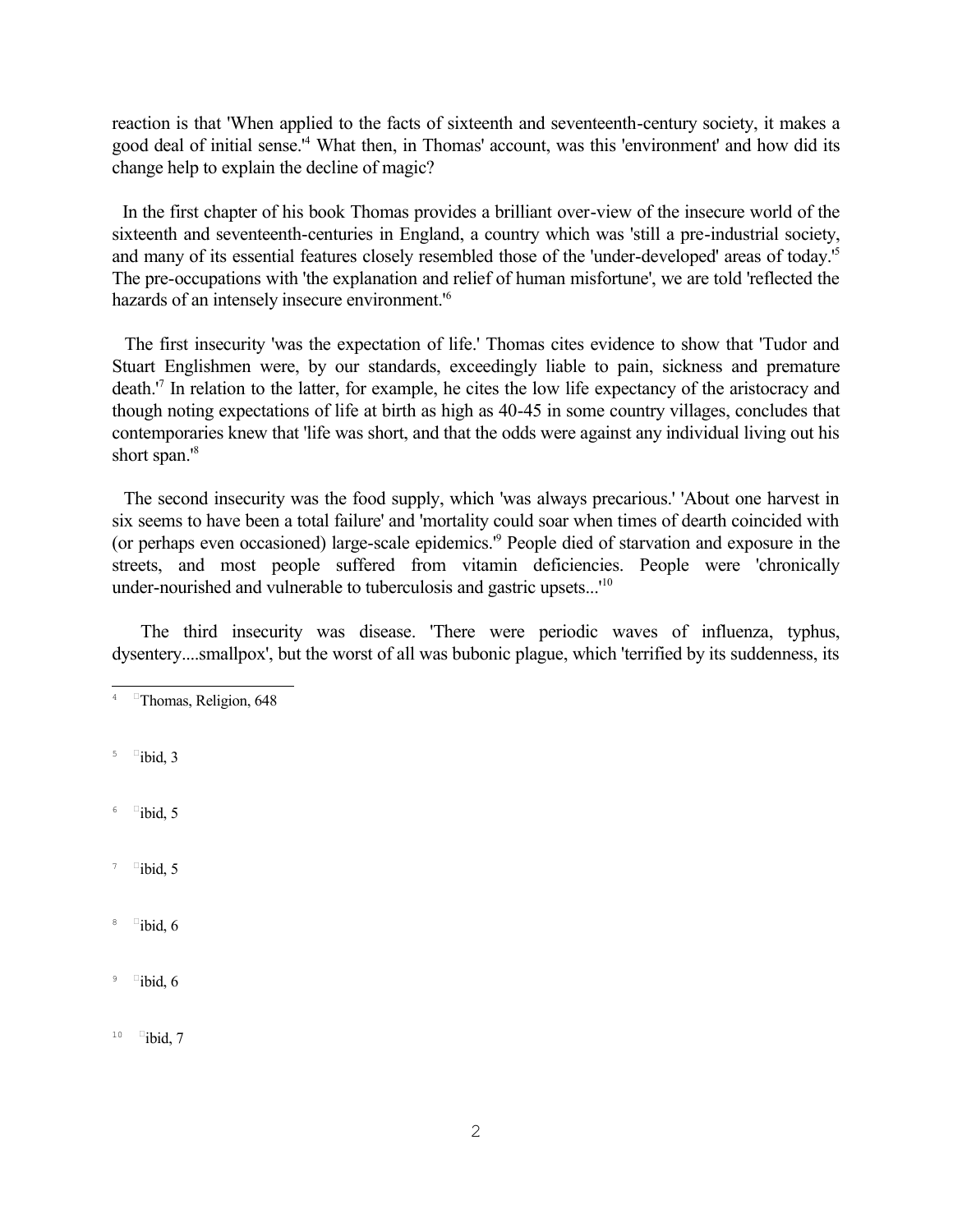virulence and its social effects.<sup>'[11](#page-2-0)</sup> In this pain-filled environment, 'medical science was helpless before most contemporary hazards to health.<sup>[12](#page-2-1)</sup> Doctors were unable to diagnose and hence to cure most diseases, and in any case, physicians were too expensive for the majority of the population.<sup>[13](#page-2-2)</sup>

The fourth insecurity was fire. Thus 'Unable to prevent the outbreak of fire, and virtually helpless during the actual conflagration, contemporaries showed little more resource when it came to bearing the loss.' [14](#page-2-3)

Thomas finds that 'poverty, sickness and sudden disaster were thus familiar features of the social environment of this period.<sup>[15](#page-2-4)</sup> Given this background, he is not surprised to find that people were driven to alcohol, tobacco and gambling on a large scale.<sup>[16](#page-2-5)</sup> In a long review of Thomas' book, Lawrence Stone echoes and endorses this view in even more trenchant terms. 'Premodern man' lived in a world where 'Both groups and individuals were under constant threat, at the mercy of the hazards of weather, fire, and disease, a prey to famines, pandemics, wars and other wholly unpredictable calamities. This insecurity produced a condition of acute anxiety, bordering in times on hysteria, and a desperate yearning for relief and reassurance.' [17](#page-2-6)

The major part of Thomas' **Religion and Decline of Magic**, some six hundred pages of detailed ethnography, is then devoted to showing the gradual erosion of the magical world view and the birth of modern science. What happened was the 'scientific and philosophical revolution of the seventeenth century', that is 'the triumph of the mechanical philosophy.' There was a rejection of 'scholastic Aristotelianism and of the Neo-platonic theory', which killed off magic. 'The notion that the universe was subject to immutable natural laws killed the concept of miracles, weakened the belief in the physical efficiency of prayer, and diminished faith in the possibility of direct divine

<span id="page-2-0"></span> $11$ ibid, 7-8

<span id="page-2-1"></span>12 ibid, 8

<span id="page-2-2"></span>13 ibid, 7-12

<span id="page-2-3"></span> $14$ ibid, 16

<span id="page-2-4"></span> $15$ ibid, 17

<span id="page-2-6"></span>17 -<sup>D</sup>Stone, Past and Present, 155-6

<span id="page-2-5"></span><sup>16</sup> ibid, 17-21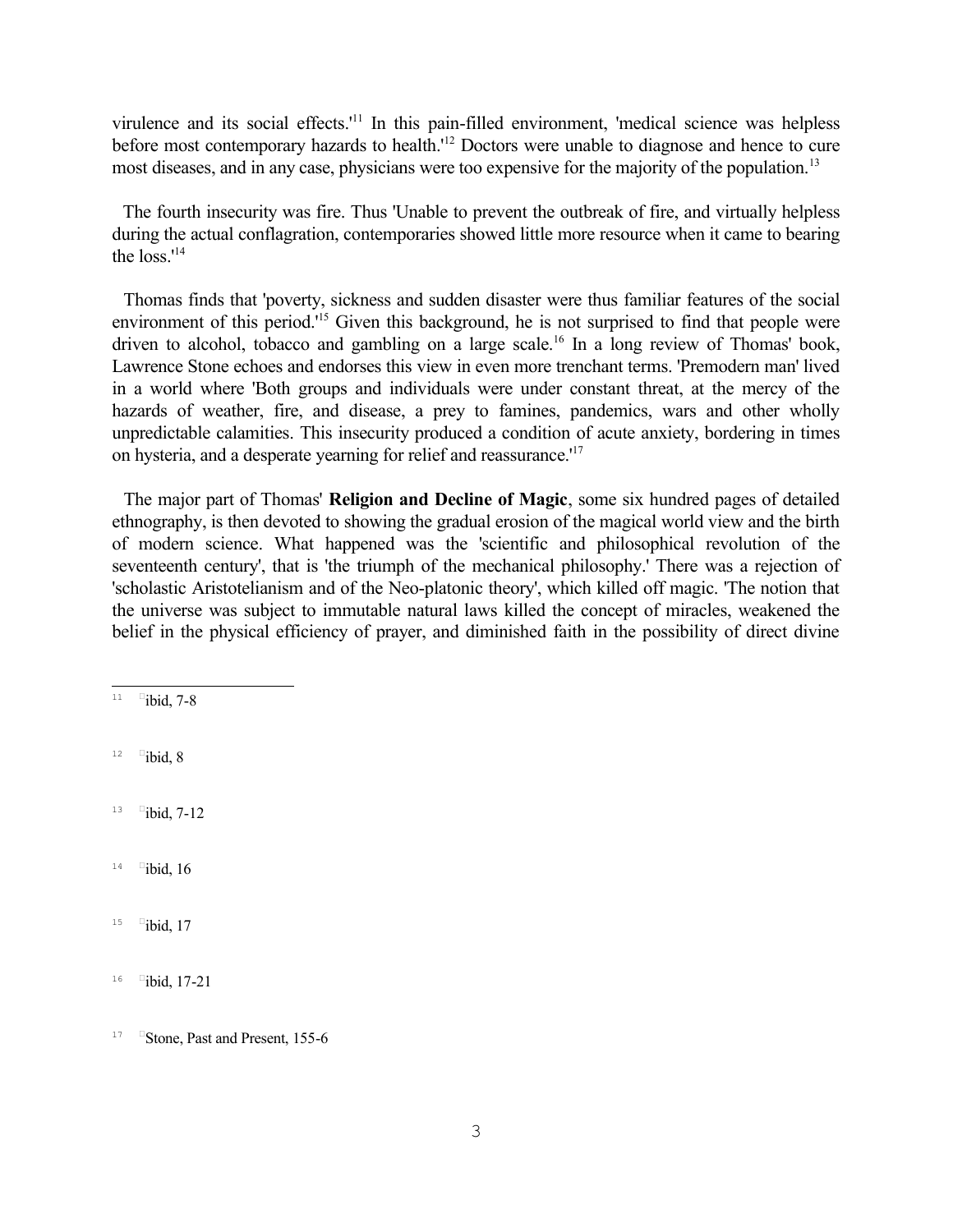inspiration.' [18](#page-3-0) This was Weber's great 'disenchantment of the world', without which 'modernity' could not have occurred. Yet why did it happen? For the theory that the new mechanistic philosophy can be the explanation is clearly inadequate. Not only is it tautologous - one is trying to explain the growth of a new world view by the growth of that some world view, but the timing is wrong. This latter point is made, for example, by Lawrence Stone. 'The trouble with this explanation is that skepticism about magic and witchcraft was growing among clergy, lawyers, doctors and lay magistrates in the early seventeenth century, before the new natural science had made any real impact.'<sup>[19](#page-3-1)</sup>

As Thomas admits, 'The most difficult problem in the study of magical beliefs is thus to explain how it was that men were able to break out of them.<sup>1[20](#page-3-2)</sup> Returning to the early Malinowski thesis and the various types of insecurity which he has suggested were 'reflected' in early religious and magical beliefs, the obvious place for Thomas to search is for changes in those insecurities.

At first he seems to find some evidence for a major change in the later seventeenth century. He notes that population pressure decreased and that this, with improvements in agriculture, began to overcome the danger of harvest fluctuations.<sup>[21](#page-3-3)</sup> He notices the absence of bubonic plague after 1665 and the fact that, by the end of the century the English, with the exception of the Dutch, were the wealthiest nation in Europe.<sup>[22](#page-3-4)</sup> He notes improved communications, with newspapers flourishing which helped people, for example, to find lost goods.<sup>[23](#page-3-5)</sup> The growth of deposit banking and fire and life insurance towards the end of the century, as well as improved fire-fighting equipment, mitigated some of the risks.<sup>[24](#page-3-6)</sup> Several of these developments were built on embryonic sociology, economics and the statistical calculation of probabilities. [25](#page-3-7)

<span id="page-3-2"></span> $20$ ibid, 643

<span id="page-3-5"></span>23 -650-1

<span id="page-3-0"></span> $18$ ibid, 643

<span id="page-3-1"></span><sup>19</sup> Stone, Past and Present, 108

<span id="page-3-3"></span> $21$ ibid, 650

<span id="page-3-4"></span><sup>22</sup> idem

<span id="page-3-6"></span> $24$ 651-4

<span id="page-3-7"></span><sup>&</sup>lt;sup>25</sup>  $-654$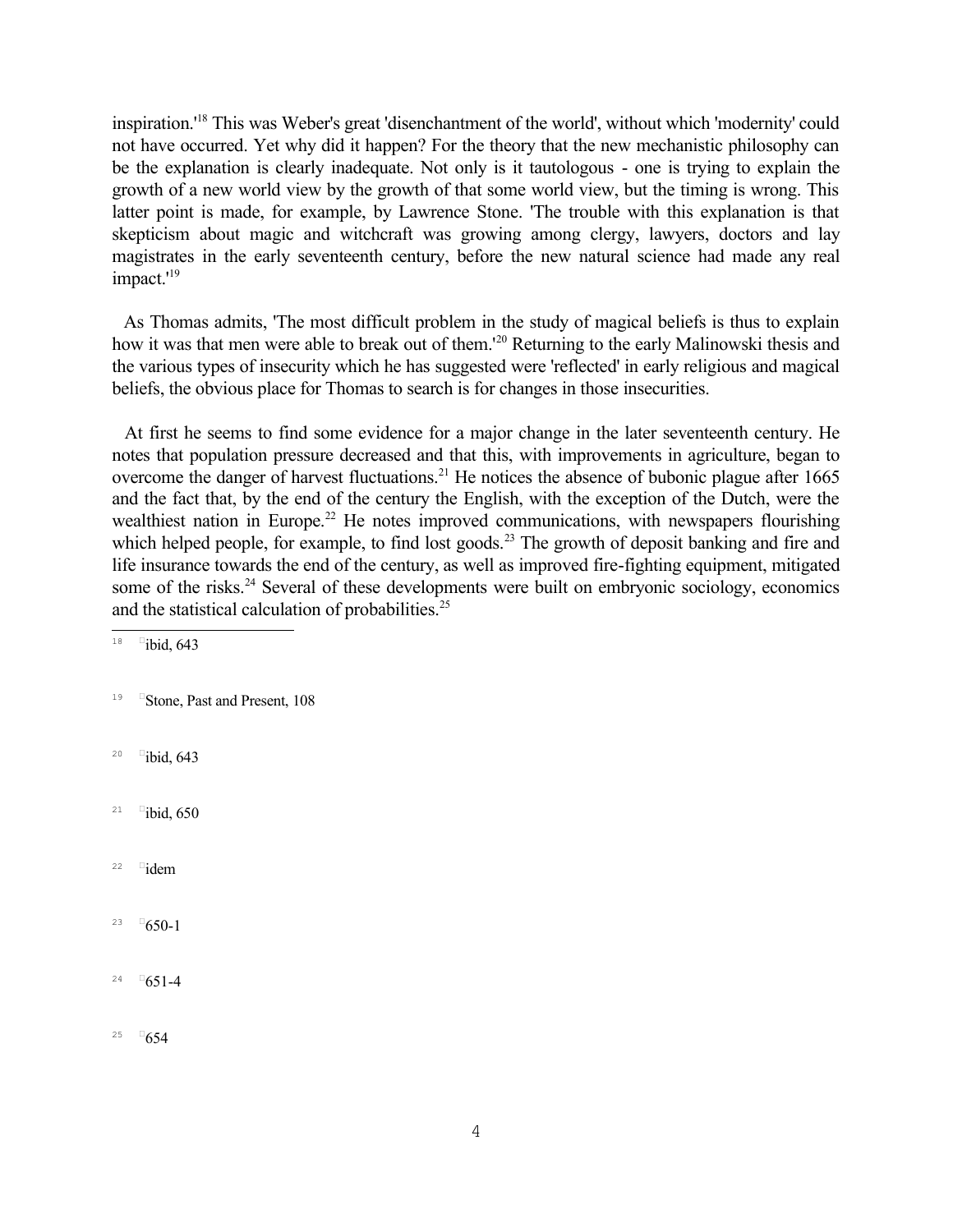Yet when all is considered, Thomas comes to the conclusion that the Malinowski theory does not work: 'the more closely Malinowski's picture of magic giving away before technology is examined, the less convincing does it appear.<sup>1[26](#page-4-0)</sup> He then proceeds to show why the Malinowski theory does not work.

Basically the problem is that given the nature of the insecurities outlined in his first chapter, the developments of the later seventeenth century were far too little and far too late. As Thomas points out, many of the sceptical and anti-magical attitudes were already present in the Lollard works of the fifteenth century. As he notes, for example, 'Many later medieval theologians were strongly 'rationalist' in temperament, and preferred to stress the importance of human self-help. They regarded the sacraments as symbolic representations rather than as instruments of physical efficacy.<sup>1[27](#page-4-1)</sup> The sceptical attitudes were certainly fully developed by the time of Reginald Scot in the later sixteenth.<sup>[28](#page-4-2)</sup> Much of the most important development of 'science', whether that of Bacon, Galileo, Harvey or the others had occurred well before the supposed improvements in insurance, fire-fighting and so on. As for the treatment of disease, Thomas elaborates in detail how despite increasing knowledge, 'so far as actual therapy was concerned, progress was negligible.<sup>1[29](#page-4-3)</sup> Indeed we now know that the later seventeenth century was **unhealthier** than the later sixteenth century in England (REF XXX), which again undermines the views of growing security. Stone summarizes this central weakness; 'during the critical period when magic was in decline and the magical properties of religion also in retreat...there was really no great technological breakthrough.<sup>1[30](#page-4-4)</sup>

Thomas is thus puzzled. He suggests that the change must have been mental, rather than technological. 'For the paradox is that in England magic lost its appeal before the appropriate/technical solutions had been devised to take its place.' [31](#page-4-5) Indeed it was the reverse of Malinowski. 'It was the abandonment of magic which made possible the upsurge of technology, not the other way round', and this was one of the pre-conditions, as Weber had seen, for the

- <span id="page-4-2"></span> $28$ 657
- <span id="page-4-3"></span>29 -658

<span id="page-4-0"></span> $26$ 656

<span id="page-4-1"></span><sup>27</sup> Thomas, Religion, 47

<span id="page-4-4"></span><sup>&</sup>lt;sup>30</sup> <sup>0</sup>4 ne, Past and Present, 169

<span id="page-4-5"></span> $31 \quad 656-7$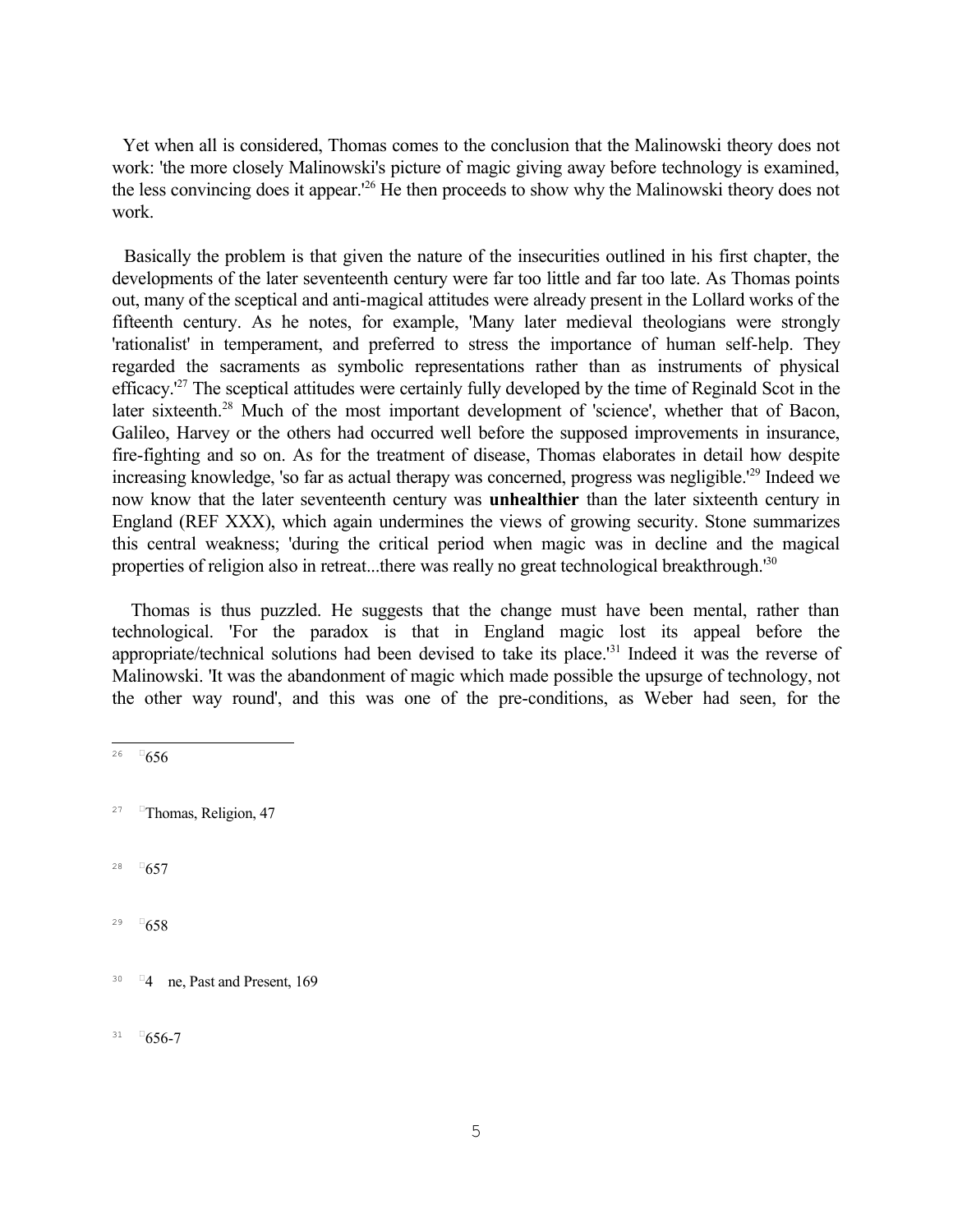'rationalization of economic life.' [32](#page-5-0)

If the change which occurred in the seventeenth century was not so much technological as mental,<sup>[33](#page-5-1)</sup> what caused that change? Here Thomas admits defeat. He is 'forced to the conclusion that men emancipated themselves from these magical beliefs without necessarily having devised any effective technology with which to replace them.<sup>1[34](#page-5-2)</sup> Yet, the ultimate origins of this faith in unaided human capacity remains mysterious.' [35](#page-5-3) Despite toying with the idea that 'the decline of the old magical belief' are connected to 'the growth of urban living, the rise of science, and the spread of an ideology of self-help.' [36](#page-5-4) Thomas admits that 'the connection is only approximate and a more precise sociological/genealogy cannot at present by constructed.<sup>1[37](#page-5-5)</sup> He might have added that the 'rise of science' and 'spread of an ideology of self-help' are merely parts of the problem to be explained, as we noted in relation to mechanistic philosophy.

Thus in terms of explanation of the decline of magic, the central theme of his work, Thomas has been unable to find a solution. The 'mystery' remains, just as it did after my own much more modest attempt at about the same period to 'explain' the decline of witchcraft.<sup>[38](#page-5-6)</sup> We appear to be stuck.

## **The facts re-examined**.

<span id="page-5-1"></span><span id="page-5-0"></span>In her thoughtful probing of Keith Thomas' first book, Hildred Geertz draws attention to an epigraph used by Thomas, taken from Selden. 'The Reason of a Thing is not to be enquired after, til you are sure the Thing itself by so. We commonly are at **What's the Reason of it**? before we are sure of the Thing.' She continues with Selden's anecdote about Sir Robert Cotton who 'was exclaiming over the strange shape of a shoe which was said to have been worn by Moses, or at least

<span id="page-5-6"></span><span id="page-5-5"></span><span id="page-5-4"></span><span id="page-5-3"></span><span id="page-5-2"></span><sup>&</sup>lt;sup>38</sup> Macfarlane, Witchcraft, ch.xx and esp. p.202-3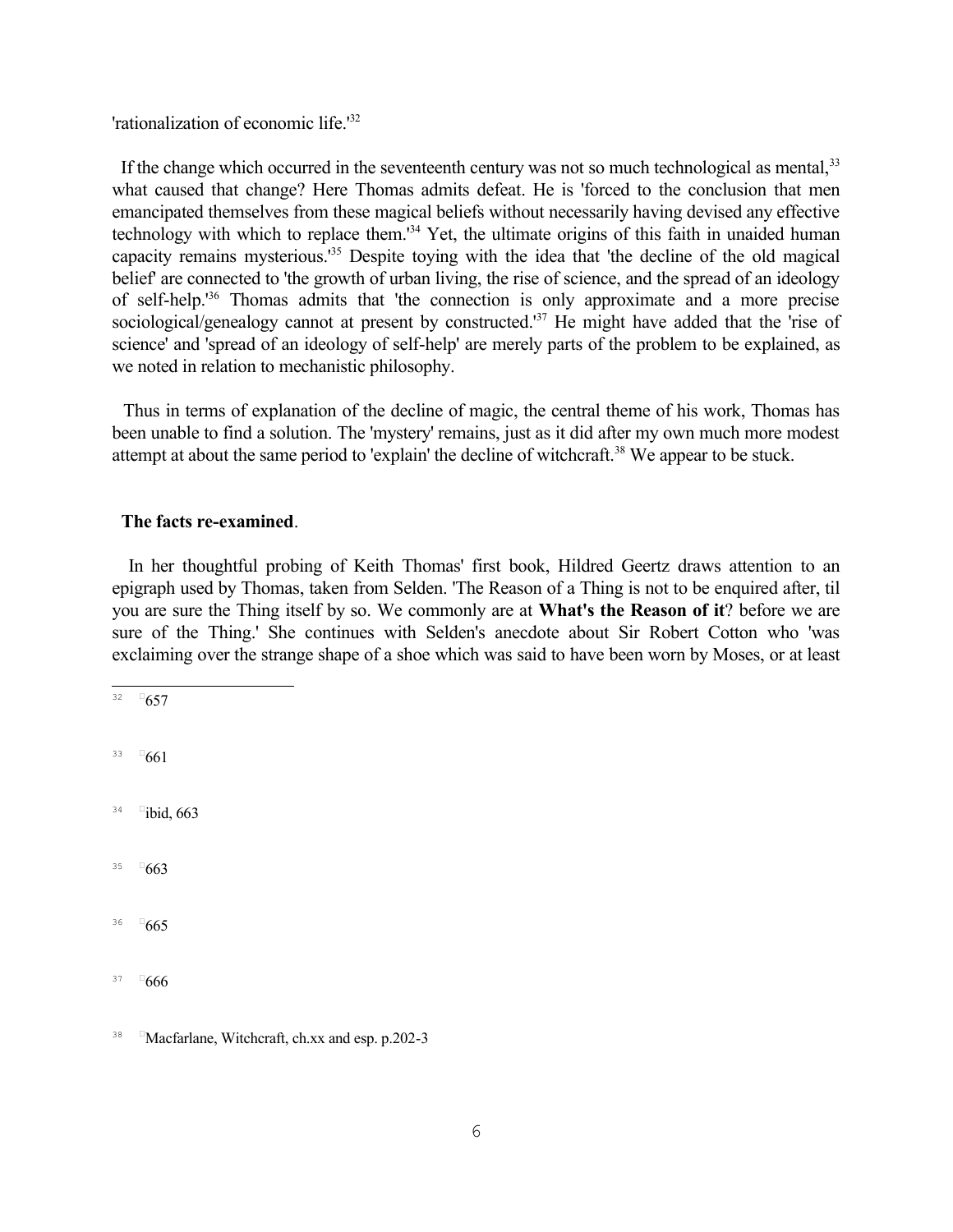by Noah, when his wife, apparently a much more simple soul, asked: "But Mr Cotton, are you sure it is a Shoe?"' [39](#page-6-0)

Geertz uses this warning to lead into an attack on Thomas' use of the word 'magic', but it is equally worth looking at another part of the shoe which Thomas is investigating, namely the links in his argument concerning the environment which led to the decline of magic and the utilitarian and 'scientific' attitude to nature.

Perhaps the answer can be found by changing some of the parameters. Firstly, as we have seen both in relation to nature and the decline of magic the process was already well advanced before the sixteenth century. As compared to most magical worlds, that of the Pastons, of Chaucer, of Bartholamaeus Anglicus or Bracton was already very secularized. In his effort to redress the previous balance Keith Thomas probably exaggerated somewhat the magical elements of the earlier period. Witchcraft and popular magic were already somewhat peripheral. Most explanation was this-worldly, even if people also invoked God, Hell, fairies etc. This he admits on several occasions, as we have seen.

If we reformulate the problem thus, we have less to explain. It was a slight tilting of a balance rather than a vast and revolutionary change from one world view to another. Hence much less of a causal revolution is needed. This new formulation leads us to re-examine the technological argument. Instead of requiring a sudden dramatic improvement in man's physical environment, for instance a 'revolution' in medicine, food production or control of accidents, we would be seeking for a long-term and slow improvement from at least the fourteenth century. We would also be looking at the general level - that is to say, whether the improvement was from an already unusually high level for a 'pre-industrial' society to an even higher one. Finally, we would need to extend our interest outside the rather physical elements of the environment, food, health, fire, to include the political environment.

Let us take first those insecurities which Thomas himself concentrates on. The first is demographic. We have seen that he implies that life was relatively short and uncertain. This is of course true if we compare expectation of life at birth in the seventeenth century with that now. Yet the equations look different if we remember that in terms of survival after the age of one there was really no secular improvement for most of the population before the late nineteenth century. An Elizabethan villager who had reached the age of one had just as good an expectation of life as Robert Koch or Louis Pasteur. This illustrates the second point, that rather than seeing mortality levels in England as incredibly **high** before the demographic revolution of the later nineteenth century, we should in cross-comparative perspective see the levels as surprisingly **low** - a middling plateau which is perfectly compatible with a relatively optimistic and stable attitude towards the future, planning and achievement.

Thomas' second insecurity is food, where he implies that there was widespread shortage, deficiency

<span id="page-6-0"></span><sup>&</sup>lt;sup>39</sup> <sup>D</sup>Selden, quoted in Geertz, Anthropology, 71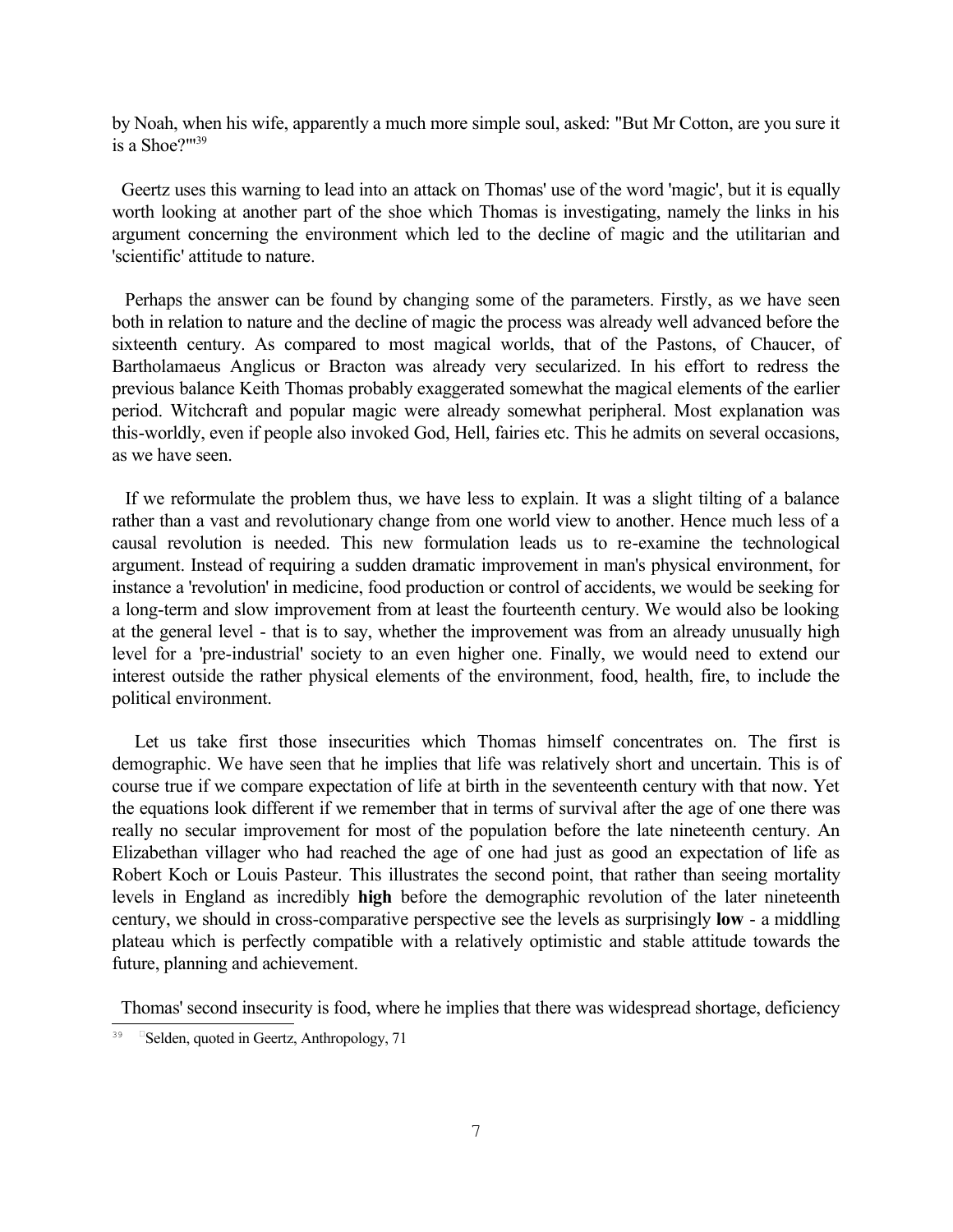and dearth, if not massive famines. Again, of course, there is something in this. But it is very possible to argue that in relative terms the English were an extraordinarily well fed population and that famine had been banished from all but a corner of the land by the fifteenth century. The light population, efficient agriculture, good communications, early market, temperate climate and other factors protected the population from the vagaries of weather which effect so many 'agrarian' societies. It is not at all difficult to argue that the population of England were as well fed in the sixteenth century as in the nineteenth and in both centuries, apart from Holland, the English were probably the best fed population the world had ever known.

Thomas' third major insecurity is disease. Here again there is a half-truth. It is true that if we compare an English or American after 1950 with an English woman or man in the sixteenth century, then the latter were subjected to numerous forms of disease which have now been eliminated. But again we need to make at least two qualifications. Firstly the changes were gradual and complex, with a rise in certain diseases and decline in others. Again, the situation of the later sixteenth century is not notably worse than that of the early nineteenth; old diseases like plague and leprosy had gone, new diseases like smallpox and cholera were rampant. Secondly, it is possible to argue that in comparison to most pre-industrial settled civilizations, the rates of most diseases were low. It is obviously true that there were widespread illnesses and most people suffered pain with a frequency and intensity which modern westerners would find difficult to bear. Yet the levels were not usually overwhelming. Furthermore, people could point to some improvements; leprosy had vanished, the sweating sickness disappeared after the sixteenth century, venereal disease declined in virulence, plague become localized in cities and later vanished.

Finally, there is accident and misfortune, particularly fire. It is true that fire was a constant hazard, but it is mistaken to overplay its importance. There may even have been early and subtle mechanisms to hedge against its effects, somewhat invisible to the historian, but of the kind which were developed in Japan.

Man's attitude towards the controllability of the external world is affected by many other material, cultural and political factors. In terms of the material, there are the whole set of protections for his body, particularly housing and clothing. Here it can be argued that the English from at least the fourteenth century, and very markedly from the sixteenth, enjoyed levels of affluence and security which were, with the exception of the Dutch, unprecedented. An average Elizabethan was as affluent, well dressed, housed, and fed as an average inhabitant of England in any period up to the late nineteenth century - and far better than in all other world civilizations in history. Looking out from this warmth and physical security, not over-pressed by long work-hours, it is easier to see how people could have some sense of confidence in a reasonably stable, controllable and ultimately comprehensible external world. They could **see** the improvements around them - better agriculture, new drinks, better cloth production, better housing, the printing press, gunpowder, compass of Bacon's aphorism.

Furthermore, it was not just the immediate private space of the English that had been domesticated, tamed, brought under control - not merely house, garden, food and clothing. As Thomas shows,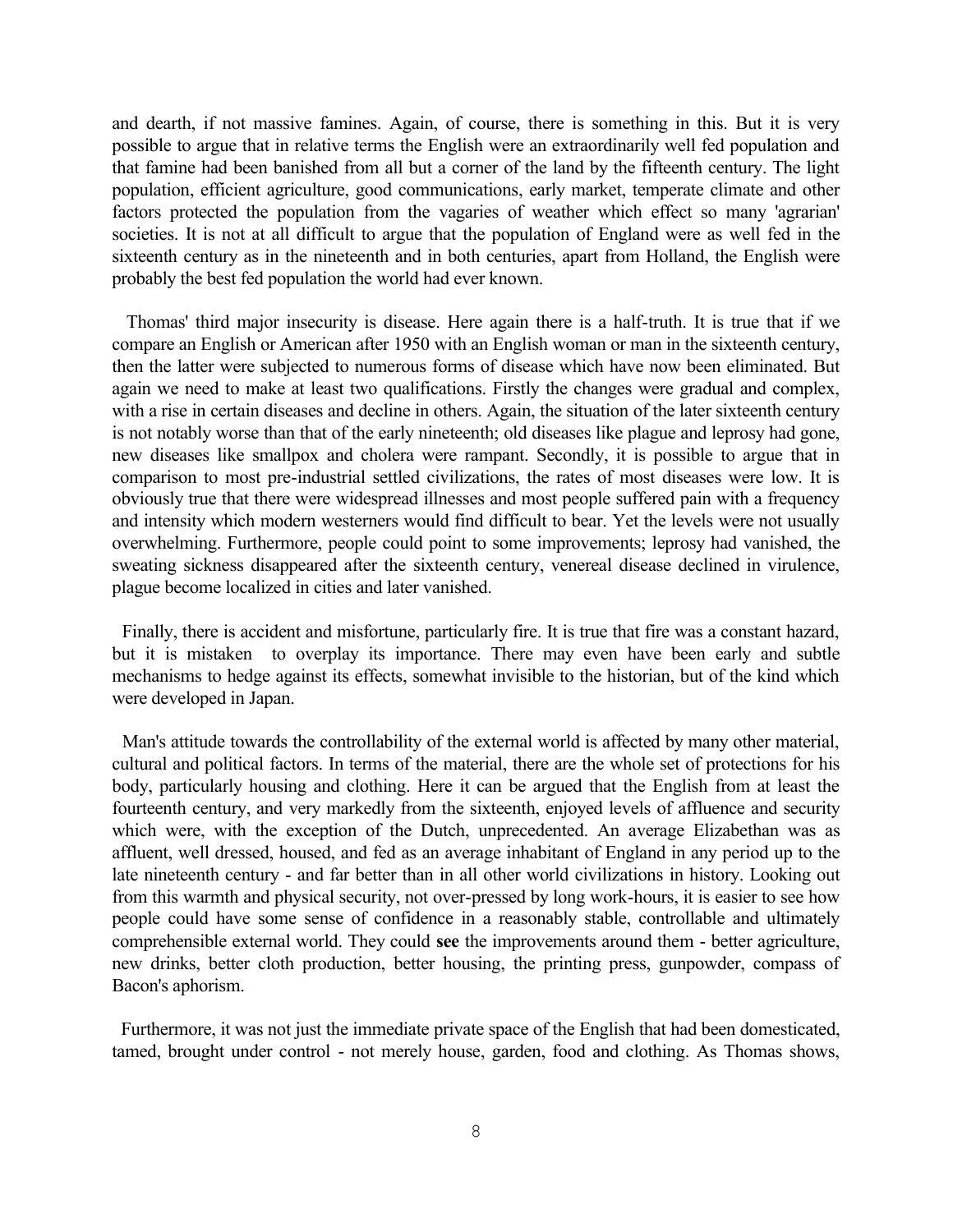following the work of H.C. Darby and historical geographers, the physical landscape had been tamed and ordered very early. The shape of the fields and hedges, of the roads and paths, of the majority of human settlements, had been laid out by the eleventh century and was to change little over the next 700 years. Dangerous wild animals, which still roamed over much of continental Europe or Scotland until the eighteenth and nineteenth centuries were destroyed very early. In the sixteenth century Harrison thought it one of the important blessings of God on England 'that it is void of noisome beasts, as lions, bears, tigers, pards (leopards), wolves, and suchlike, by means whereof our countrymen may travel in safety and our herds and flocks remain for the most part abroad in the field without any herdmen or keeper.' [40](#page-8-0) He compared this with the situation beyond the Tweed, where fierce animals abounded. The perceived safety of the countryside went back much earlier. In the early thirteenth century the English monk Bartholomaeus Anglicus noted that in England there were 'few wolves or none' and as a result sheep could be securely left 'without ward in pasture and in fields.' This, he said, went back to Anglo-Saxon times, and had been a phenomenon noted by Bede. [41](#page-8-1)

Even more dangerous than animal predators are human ones, and it is they who usually make it necessary for armed shepherds to guard the flocks. As important as the control of the physical world of nature was the control of human violence through political and legal means, a subject which Thomas largely omits. Here again it would seem that England had been early tamed. England was a unified nation-state in Anglo-Saxon times and the continuing uncertainties, regional uprisings and over-mighty subject were, in the main, eliminated by the strong governments of the Normans and Angevins. Internal warfare and invading armies, which made much of Europe dangerous and led to a weapon-carrying population and the defensive fortifications of nobility and cities up to the nineteenth century, had largely been eliminated by the early medieval period in England. The power of the King's Courts, the absence of a standing army, the freedom from foreign invasions provided by sea boundaries, these and other factors combined to give a very early and continuous peace. The early development of an intricate legal system, monopolization of violence by the State, high level of participation in local administration of justice which are well known features of England back to the Middle Ages are all different facets of this stability.

The contrast with the devastations of France, Germany, Spain or Italy through the centuries is obvious. The differences in political structure would help to explain the curious fact that the English gentry after the fifteenth century were happy to live in undefended manor houses in the country, while in most countries they sheltered within huge chateau fortifications or, preferably, within the city walls. Towns and castles were the refuse of 'civility' and 'civilization' when times were violent, and hence were far more important on the Continent. It is for these reasons that Freeman, for instance, when trying to explain the absence of 'capital' cities in England, ascribed it to political factors. The 'princely' and the 'civic' element show themselves in greater splendour in French rather

<span id="page-8-0"></span> $40$ Harrison, Description, 324

<span id="page-8-1"></span><sup>&</sup>lt;sup>41</sup> Anglicus, Properties, ii, 734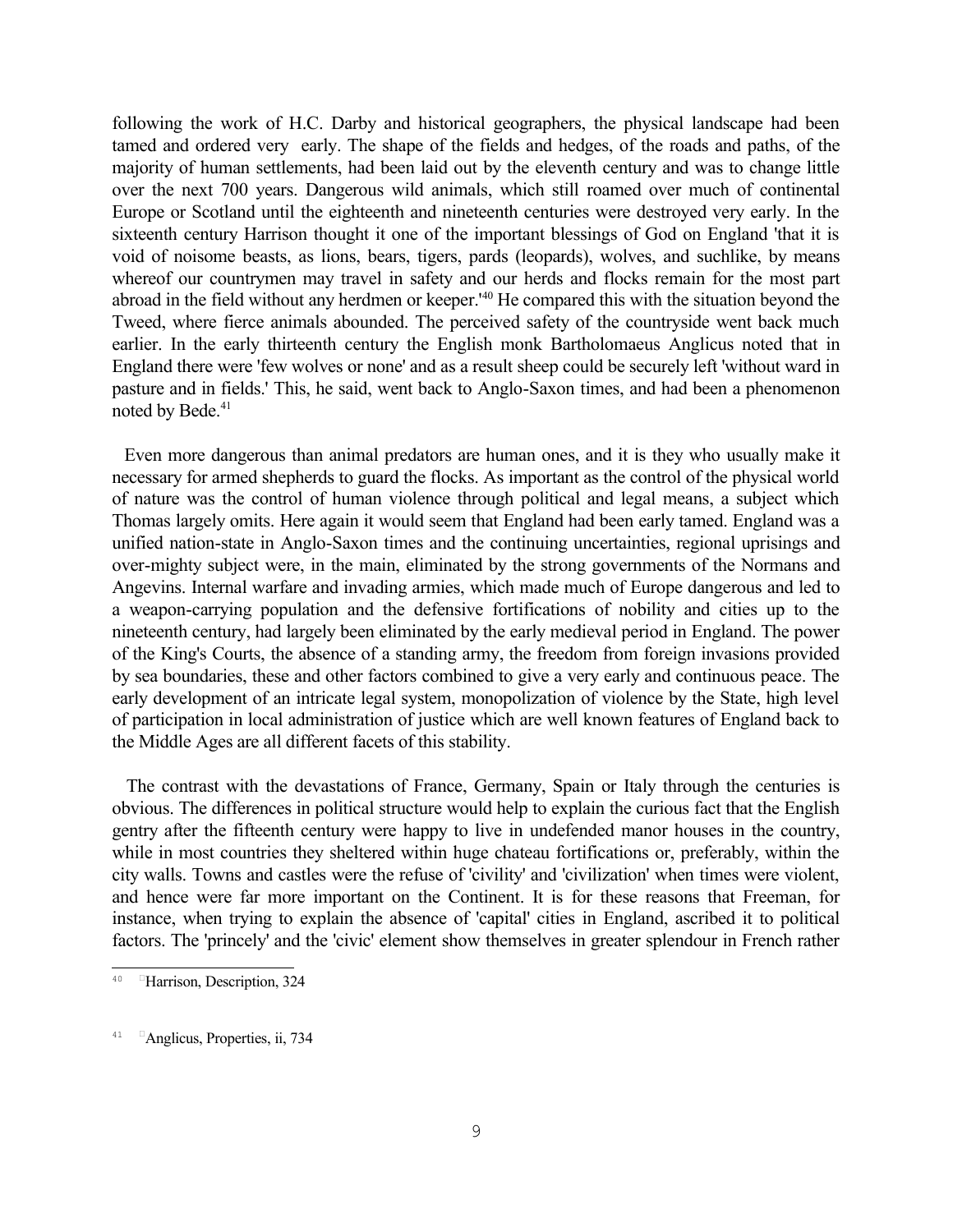than English cities 'simply because in England the kingdom was more united, because the general government was stronger, because the English earl or bishop was not an independent prince, nor the English city an independent commonwealth. <sup>[42](#page-9-0)</sup> Edinburgh or Durham were the nearest British equivalents to such a phenomenon.

Although this is a huge topic, it would be a mistake to avoid acknowledging the fact that a final strand of the explanation of the peculiarities undoubtedly lies in the religious system. Keith Thomas, following Weber, rightly lays considerable stress on this. Christianity in general has a curiously ambivalent attitude towards the relations between man and nature. On the one hand it stresses an exploitative attitude; all creatures were made by God for man, and can be used for his own good. On the other hand, all creatures were created by God, and man should respect His creation and see His hand in its beauty. The myth of the Garden of Eden is an aspect of the rural emphasis of the religion. Within Christianity, the proto-Protestant and Protestant versions that dominated England stressed an anti-magical, disenchanted attitude towards nature which Weber noted. Long before the Reformation, many of the uncertainties, mysteries and extensive ritual confusions had been eliminated. An overlap of the material and spiritual worlds common in many cultures was absent. The attack on those popular errors which indicated a fear and awe of nature, the undermining of a belief in divine presences in natural phenomena, had begun long ago under the Anglo-Saxon Church. It was carried to its logical and final limits by Protestantism. An ascetic, anti-magical tendency in Christianity thus fitted with the other forces, political, economic, social, which separated the world of man and nature, bringing nature under absolute control, and then allowing a sentimental re-integration on man's own terms. This disenchantment of the world is the central theme of Thomas's work and he summarizes the process thus: 'in place of a natural world redolent with human analogy and symbolic meaning, and sensitive to man's behaviour, they constructed a detached natural scene to be viewed and studied from the outside.<sup>1[43](#page-9-1)</sup>

Of course there are other elements of Christianity which are also essential. There is the attitude towards time - many have pointed towards Christianity as an historical religion, moving mankind from an original creation through a long series of stages to a final revelation. This gave a sense of openness and progress. [44](#page-9-2) Or again, the theology suggested an all powerful and seeing God who had lain down a series of 'laws' which it was man's duty to enquire after. This again was propitious. Thirdly, Christianity took a positive, not to say positivistic, attitude towards the physical world. It was there, not an illusion or construct of man's mind, as it tended to become in some forms of Eastern mystical religion, hence precluding serious scientific investigation of the 'natural world' (cf Needham XXX on this).

<span id="page-9-0"></span> $42$ Freeman, Essays, 42

<span id="page-9-1"></span><sup>43</sup> -Thomas, Natural World, 89

<span id="page-9-2"></span><sup>&</sup>lt;sup>44</sup> Bury, Progress, XXX